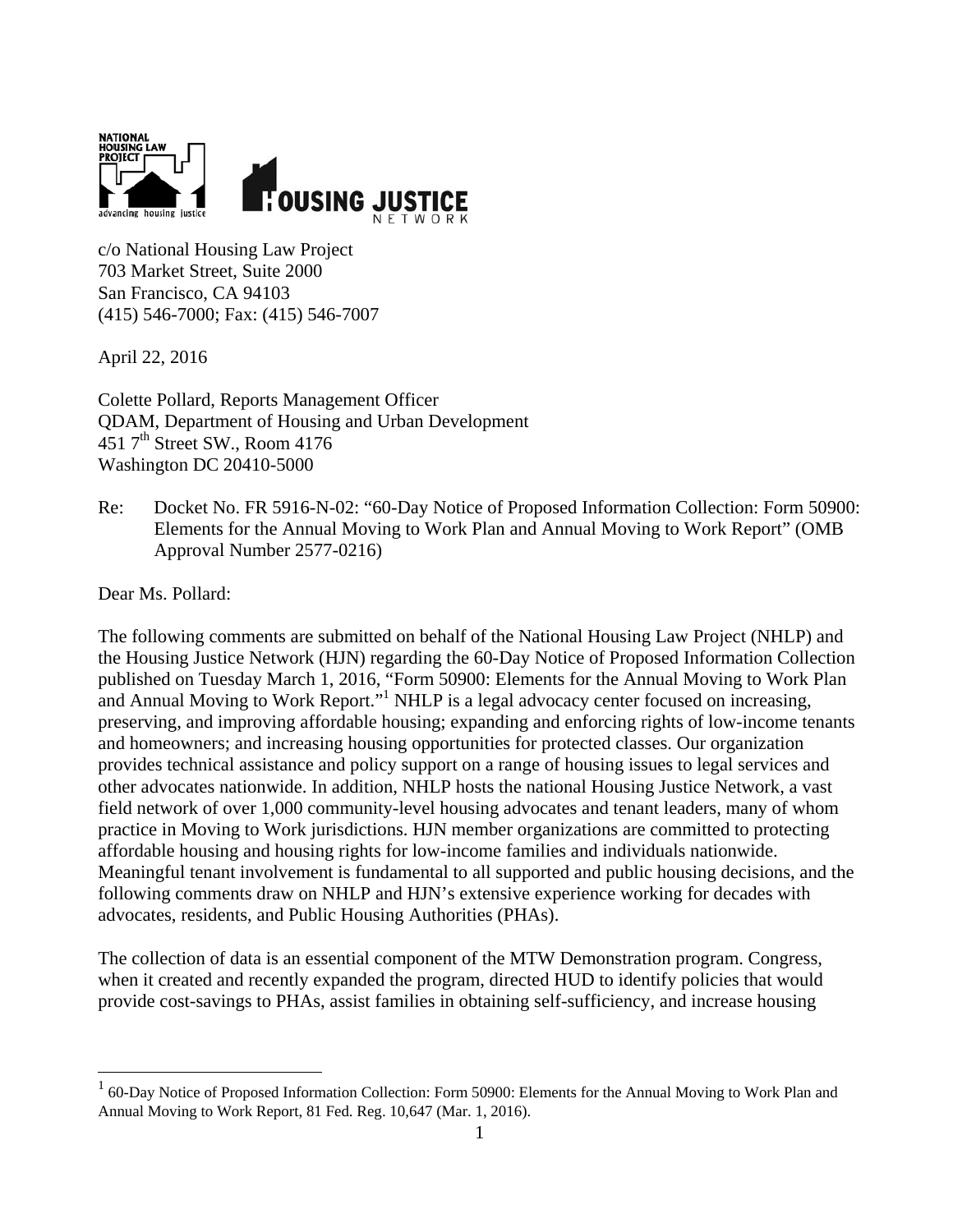choice. As noted in the 2013 Office of Inspector General report,<sup>2</sup> due to inadequate oversight since the program's inception, little is known about how MTW agencies design programs to meet these statutory goals or how PHAs have changed their programs over time.

Form 50900 is the primary source of data that HUD receives to evaluate a PHA's participation in MTW and its compliance and success in meeting its stated objectives. Substituting for the PHA's Annual Plan, it is also the only way that tenants, advocates, and other stakeholders can provide input into and monitor MTW agency activities. To date, Form 50900 has not provided sufficient information to HUD, residents, or advocates to properly assess MTW activities. The following minor amendments to Form 50900 will allow for stronger oversight and will foster more meaningful resident participation.

## I. *Financial Reporting Requirements*

HUD should take steps to require transparency in all financial reporting by de-regulated PHAs. It is no secret that several MTW PHAs have used single-fund flexibility to divert significant resources into cash reserves or excessive executive compensation. The following suggestions will help HUD provide meaningful oversight of MTW programs while making financial information easier to understand at a local level. In addition, we urge HUD to review the Cambridge Housing Authority's Annual MTW Report,<sup>3</sup> which provides a model for financial reporting that meets both of these goals.

#### **Revise Section** *(V) Sources and Uses of MTW Funds* **to Require PHAs to Report Data in a Format Other Than the Financial Data Schedule in Both Annual Plans and Annual Reports**

HUD currently requires MTW PHAs to report the sources and uses of MTW funds in Section (V) of Form 50900 but only requires PHAs to report information in the prescribed Financial Data Schedule (FDS) format. The FDS format is meaningless to tenants, advocates and most other stakeholders. Using the FDS format makes it incredibly difficult for residents to comment on the MTW Plan and evaluate an agency's MTW activities. Line items are not defined in the plan and therefore understanding what is in the table requires consulting the FDS line definition guide. Financial information reported per the FDS format also cannot be compared to budgets from prior years, making it difficult to understand financial trends. HUD should revise Section (V) to require reports in a plain format that the public can analyze and understand.

An additional concern with the existing FDS format is that when advocates request "translated" financial information, PHAs refuse to provide it, arguing that they are in compliance with HUD so no additional information need be made available. This greatly frustrates the role of residents and advocates in evaluating MTW programs and prevents them from providing meaningful comments during the public participation process. HUD should require PHAs to report data in a format other than, or in addition to, the FDS.

<u>.</u>

 $2^2$  Audit Report on the Moving to Work Demonstration Program, Office of Inspector General, Number 2013-PH-0004, Sept. 27, 2013.

 $3$  The Cambridge Housing Authority FY2015 Report can be found here: http://cambridgehousing.org/civicax/filebank/blobdload.aspx?BlobID=23404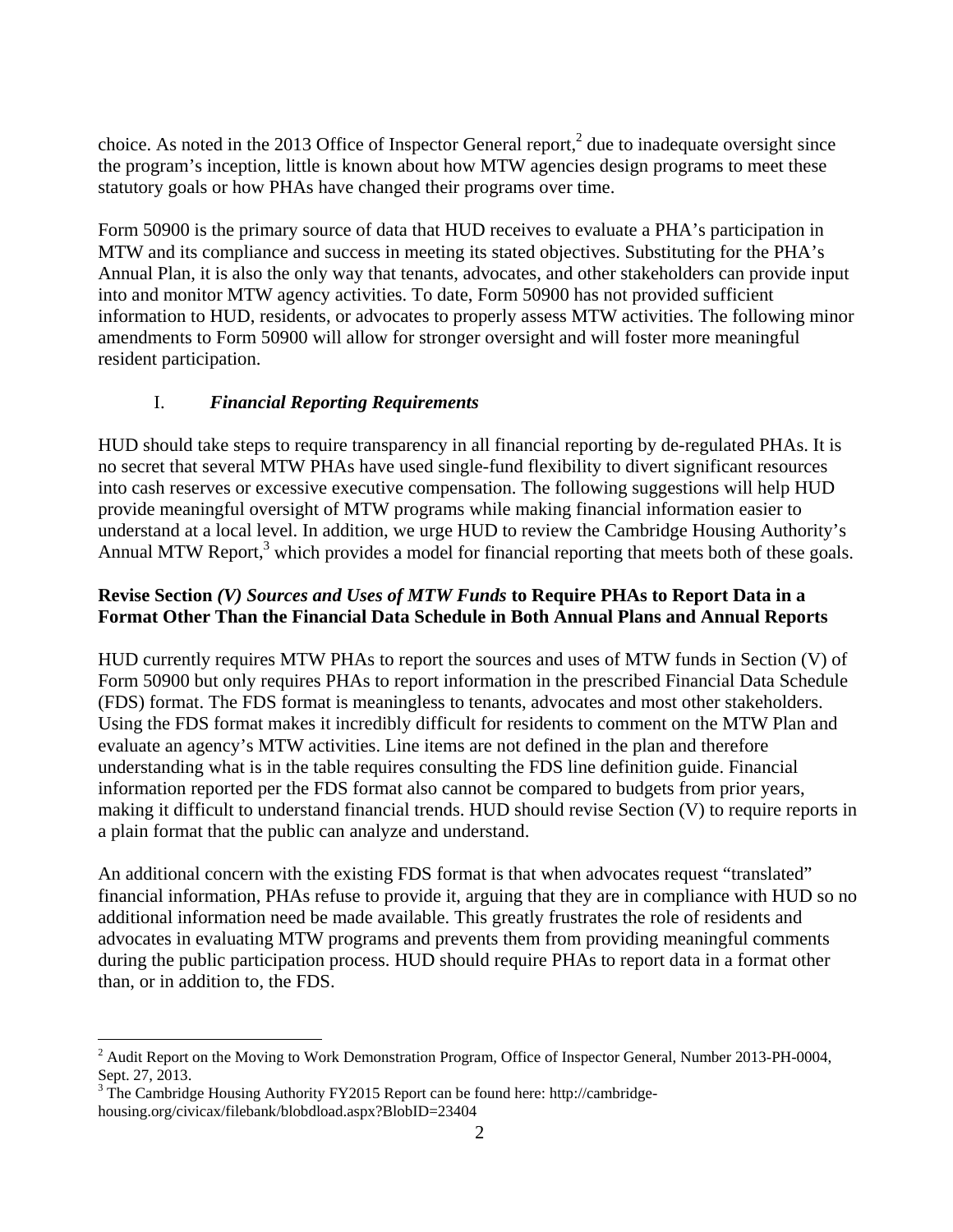At the least, HUD should require MTW PHAs to report financial information in the same format in both the MTW Plan and MTW Report. Currently, participating PHAs can exclude FDS data from MTW Reports making it incredibly difficult for residents and advocates to analyze financial data.

### **Revise Section** *(V) A. Estimated Sources and Uses of MTW Funds* **to Clarify Certain Items**

Certain line items in Section (V) A. of the Annual MTW Plan, such as depreciation, are for non-cash outlays and do not constitute actual expenditures. It is therefore difficult for tenants and advocates to evaluate PHAs' annual budgets. HUD should revise this section of the form to distinguish between actual estimated expenditures in the plan year and non-cash outlays. This change will provide tenants and advocates with a more realistic snapshot of how MTW agencies are spending their annual federal subsidies.

### **Revise Section** *(V) Sources and Uses of Funds* **to Clearly Link Sources to Uses of Funds in the Annual MTW Report**

The current format of Section (V) of the MTW Report does not allow tenants or advocates to comprehensively evaluate where funding is coming from and how it is being used. The use of voucher funds for other purposes, for example, has been a core issue for tenant advocates monitoring MTW program activity. HUD should revise Form 50900 to account directly for what funds were allocated to each program. HUD should do this in two ways:

- Require PHAs to report sources and uses in a chart format that explicitly tracks the source of funding to the program expense.
- Expand the Required Narrative in Section *(V) A.iii. Describe Actual Use of MTW Single Fund Flexibility*. Advocates report that the current narratives are vague and uninformative. HUD should require PHAs to explain each use of the demonstration program's single fund flexibility that results in a reallocation of funds from the original federal revenue stream to a different PHA cost center.

The failure of HUD to require this information also makes it difficult for tenants and advocates to analyze the "substantially the same" requirement, as explained in more detail below.

## **Retain Section** *(V) 5. A. C. MTW Report: Commitment of Unspent Funds* **and Require MTW PHAs to Report on Reserves**

The current version of Form 50900 requires MTW agencies to include in their Annual MTW Report the commitment of unspent funds but only once HUD issues a methodology for defining reserves, including a definition of obligations and commitments. HUD should issue this methodology, if it has not already, and maintain the requirement that PHAs report any commitment of unspent funds in Section (V) of Form 50900. This will provide much-needed transparency regarding de-regulated agencies use of reserves and will help avoid situations in Baltimore and Chicago,<sup>4</sup> where only after

 $\overline{a}$ 

<sup>&</sup>lt;sup>4</sup> News coverage on the Housing Authority of Baltimore City: http://www.citypaper.com/news/features/bcp-112515housing-money-20151125-story.html and on the Chicago Housing Authority: http://progressillinois.com/posts/ content/2014/08/04/report-cha-failed-spend-millions-federal-housing-voucher-money-video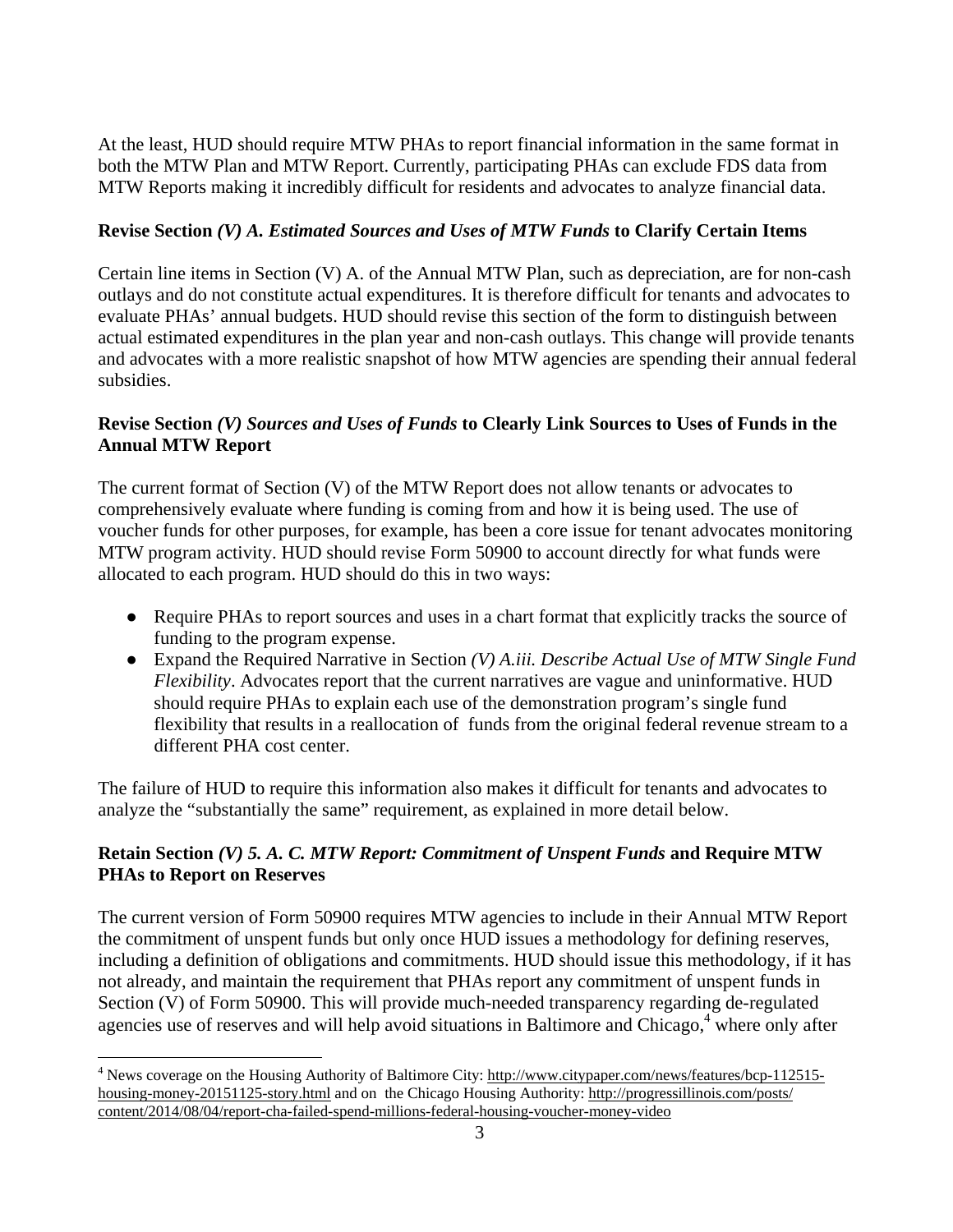close scrutiny of the PHA's internal financial documents was it discovered that the PHAs had used reserves to pay debt obligations off early.

In addition, HUD should revise the table in Section (V) A. i. of the Annual MTW Plan to include a line item on reserves. As a result of this information being omitted from the table, in some cases a significant portion of a housing authority's budget is missing, making it impossible to fully analyze spending in the "Uses" table as designated in the Annual MTW Report.

# **II. Requirements Regarding Resident Participation**

Given that Form 50900 acts as an MTW agency's Annual Plan, it is imperative that HUD require a robust resident participation process. We suggest the following revisions to Form 50900 that will improve the resident participation procedures for MTW PHAs.

### **HUD Must Include Additional Reporting Requirements in Section** *(VI) B. Documentation of Public Process*

HUD requires limited documentation of the public process in Section (VI) of the Annual MTW Plan. This section should require PHAs to report on additional information such as:

- A description of how the public was notified of the MTW Plan process (see below for more details on this requirement).
- A summary of public comments.
- A summary of the PHA's response to those comments including those that were accepted without modification, accepted with modification, and not accepted.
- Any changes that were made to the MTW Plan or MTW Report specifically in response to required comments/revisions by HUD.

Form 50900 explicitly states that HUD reserves the right to request additional information to verify that the PHA has complied with the public participation requirements in the MTW Standard Agreement. HUD should take resident participation requirements seriously and invoke this right if a PHA provides insufficient information regarding the process.

#### **HUD Should Include Resident Participation Requirements in the General Instructions to Form 50900**

HUD should add a box under the "General Instructions" Section: *Submission Requirements (resident participation)* of Form 50900*.* The instructions should set forth the minimum resident participation requirements for the MTW PHA Annual Plan and Report process including:

● Notice to residents and the community that the PHA Plan process has been initiated and that the Plan is available both in-person and on the PHA's website. The notice should include any upcoming hearing dates and their times and location.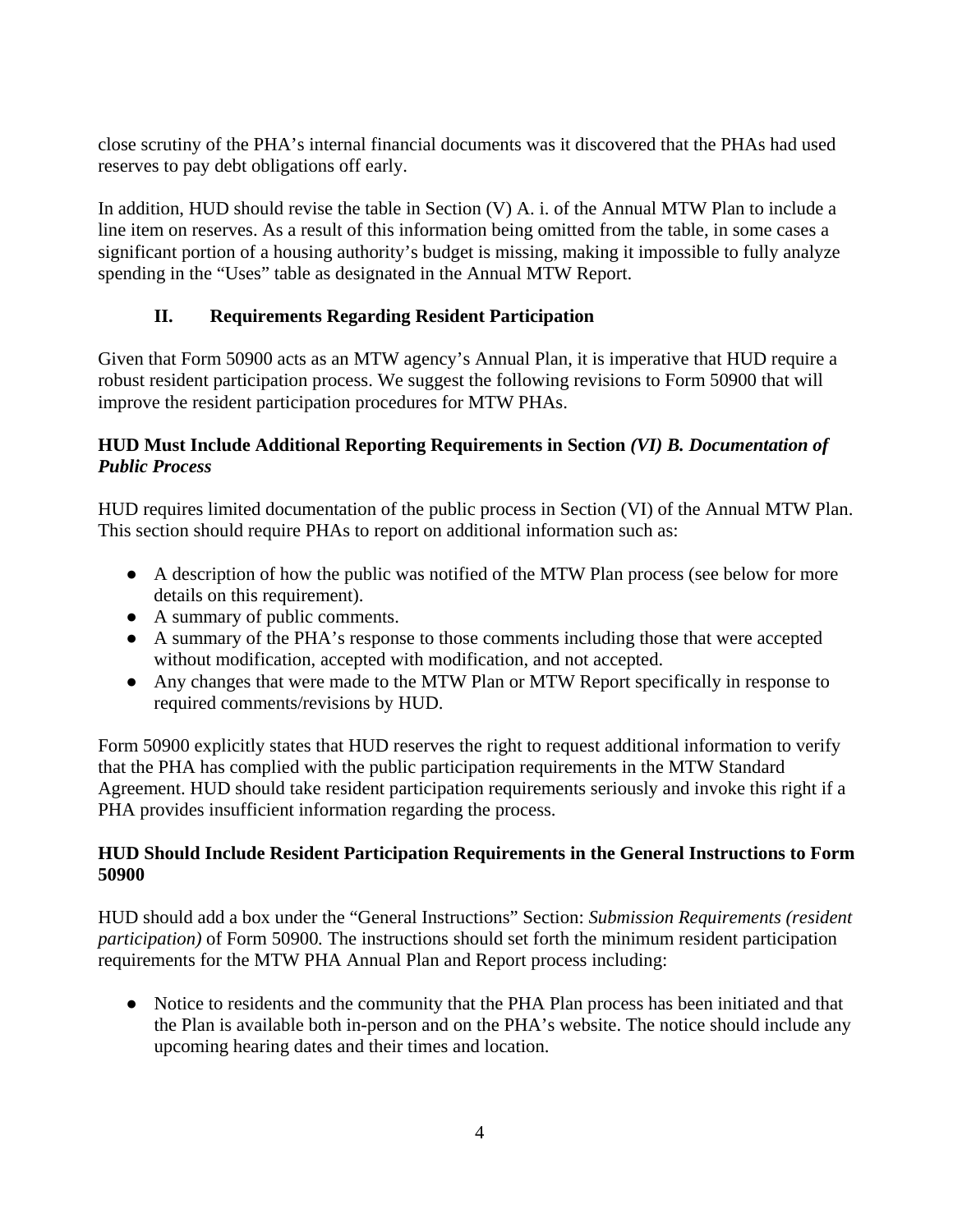- An explicit requirement to notify advocacy organizations in the local community of the planning process by (1) direct email or (2) an email to a listserv administered by the PHA that consists of housing advocacy organizations.
- The 30-day comment period should not commence until 2 days after the first formal notice has been delivered.
- Copies of the draft MTW Annual Plan and/or MTW Annual Report should be available (1) at each development, (2) at the PHA's central office and (3) on the PHA's website.
- Public hearings must be at times and locations convenient for residents.
- Public notices and hearings must address residents with Limited English Proficiency.
- Public notices and hearings must be accessible for people with disabilities.
- The final MTW Plan and Report must be made available once approved by HUD.

As HUD does with other planning documents, the instructions should encourage public involvement in the PHA Plan process, particularly among minorities, non-English speaking people, and people with disabilities.

Last, HUD should post final approved MTW reports and plans (as well as unapproved submitted plans if it anticipates a significant delay before approval) on its website to ensure that these are available to advocates in all communities.

#### **III. Reporting on the "Substantially the Same" Requirement**

Advocates report that it has been extremely difficult to determine whether PHAs are meeting the requirement to assist substantially the same total number of eligible low-income families as would have been served without single-fund flexibility. This is due at least in part to HUD's failure to define "substantially the same" or to provide a baseline by which to measure it.

**HUD should add a required chart to Section (II) B. or D. of the MTW Report that would reflect whether the PHA served substantially the same number of families with MTW flexibility.** The chart would require PHAs to calculate and report how many families they would be able to assist absent MTW status with the funding they receive for both the voucher and public housing programs, assuming a reasonable public housing occupancy rate and per-voucher subsidy cost. This would provide a baseline for analysis regarding the number of households that would have been served had the funds not been combined. The PHA should then be required to compare the baseline with the number of families actually assisted to determine whether it served substantially the same number of families. HUD should also establish a quantitative standard for "substantially the same" (for example, a difference of less than 5 percent) so that agencies can make their certifications in a consistent manner.

HUD should also make clear that only families that receive substantial on-going MTW-funded housing assistance should be counted as assisted for the substantially-the-same determination. In addition, in their reports of number of families assisted, agencies should be required to identify which specific "local, non-traditional" tenant-based, property-based, or homeownership program families are assisted through, and they should be required to report the actual number of families assisted for all types of assistance rather than estimates.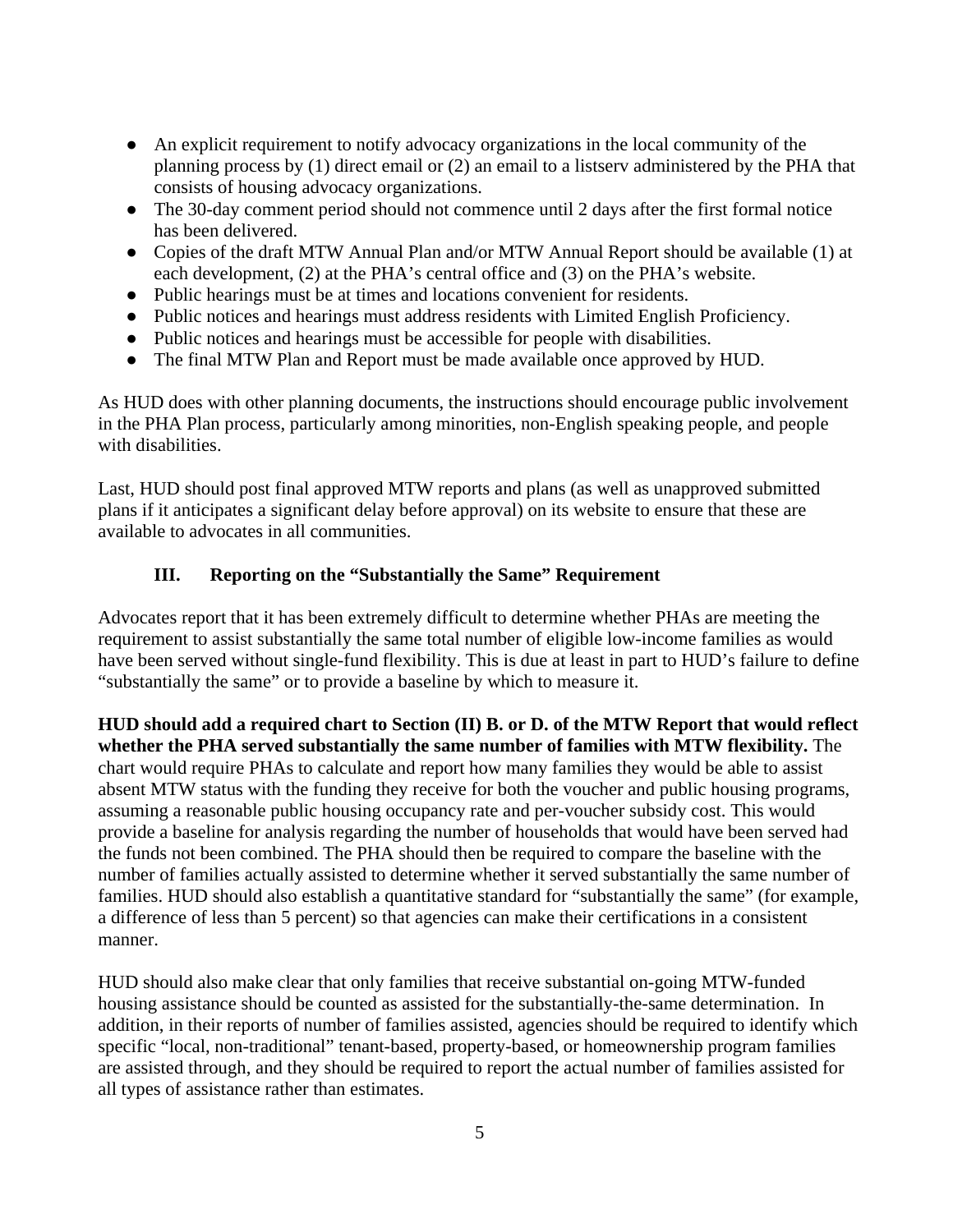#### **HUD should also revise Section** *(II) D. i. 75% of Families Assisted are Very low Income* **to reflect additional data that would help HUD and advocates determine whether the PHA is meeting the "substantially the same" requirement.** HUD should:

- Restore the historical data previously required in Form 50900 that shows income levels of participants for previous years.
- Require PHAs to report the income of families broken down by public housing and the voucher program.
- Require PHAs to report on the income of families broken down by bedroom size.

HUD should also require PHAs to include in their report data on the incomes of families assisted through public housing and vouchers (not just local non-traditional programs) so that these data are available to the public — or alternatively HUD should extract these data for MTW agencies from its databases and make them available online in an easily accessible format. This would provide HUD and local stakeholders the data to analyze not only whether the PHA is serving the same number of families, but also the same types of families that would otherwise be served by the PHA, absent MTW status.

# **IV. Reporting Requirements for Housing Choice Vouchers**

MTW PHAs should be required to report additional information about their voucher programs. **HUD should add an additional chart to Section** *(II) A. Housing Stock Information* **that would require PHAs to report on:** 

- Voucher utilization rates
- Voucher success rates by month
- Average time for a voucher family to lease up
- Average cost per voucher

Requiring this information will make it easier for tenants and advocates to analyze MTW voucher activities and provide meaningful insight into the programs created as a result of single-fund flexibility.

# **V. Collect Data Related to Fair Housing**

**HUD should require additional fair housing data in Section** *(II) B. Leasing Information* **of the**  MTW Report. MTW agencies are required to Affirmatively Further Fair Housing,<sup>5</sup> and agencies must certify as to compliance with AFFH obligations in the Certification of Compliance. But the proposed MTW Report form collects no demographics by which to evaluate whether actions undertaken by MTW PHAs are promoting residential segregation, or whether they have a disparate impact on protected classes (defined by race, color, national origin, disability, age, gender, and familial status). Such impacts should be measured by numerical data describing the number and

 $\overline{a}$ <sup>5</sup> 42 U.S.C. § 3608; 24 C.F.R. § 903.2.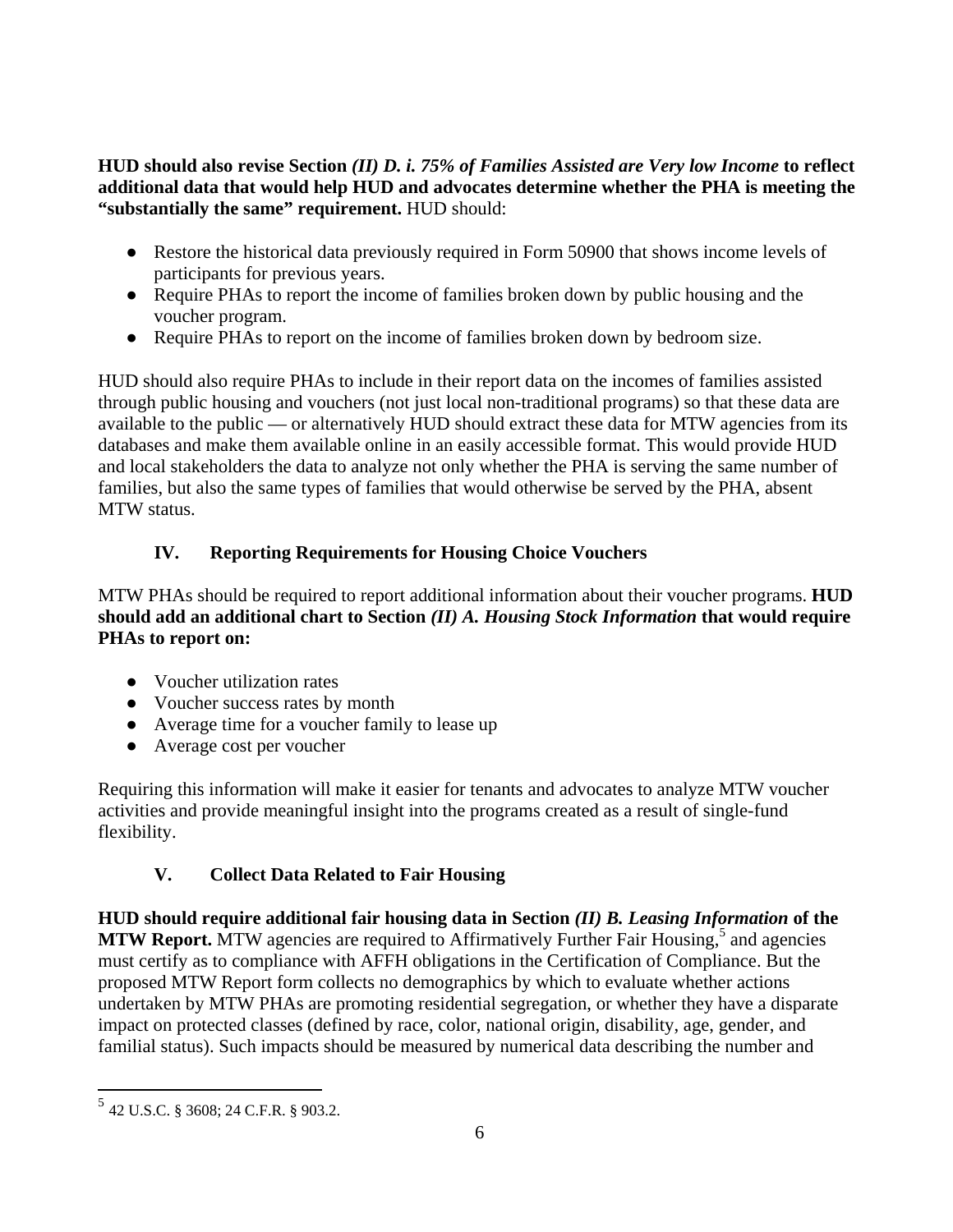protected-class-status of families served separated out by program and by project, and tracked over time. Demographic data on neighborhoods where new assisted housing units are sited, as well as neighborhood characteristics for all Section 8 voucher families should be collected. This data should also include impacts of loss of units, if any, on protected classes, and the location of replacement housing and locations of relocated families.

To assess the impacts of admissions policies and practices, data on the racial and ethnic characteristics of families on the waitlist, and families recently admitted, are also important. All data should be separated by program and by project, and tracked over time.

One of three statutory goals of the MTW demonstration is to increase housing choice for families, but there is no data requested to demonstrate if this goal is met. The type of data that would be helpful is a comparison of the number, unit size and type of housing (elderly or family, rental or homeownership) by location such as by zip code or census tract and income and racial and ethnic mix of the housing pre-MTW and to date. Similar information should be reported for the location, census tract and household demographics of HCV families.

# **VI. Collect Data about Characteristics of Households on the Waitlist**

**HUD should require PHAs to report additional information in Section** *(II) C. Waiting List Information.* Waitlist data should include metrics describing the income levels and protected-class status of households on each waitlist and the cumulative total for the waitlists of the housing authority and any affiliates receiving MTW capital or operating assistance. The data should include applicants' ethnicity, race, income bracket, and for each of the programs, the bedroom size the applicant needs.

Where there are site-based waitlists maintained by a PHA, it should include these demographics by site. For non-MTW housing authorities, 24 CFR  $\S$  903(b)(2)(v) requires those with site-based waitlists to assess changes in demographics of the housing by race, ethnicity, and disability based on MTCS occupancy data. It also requires the use of testers every three years and requires PHAs to correct problems that arise in the review. MTW sites ought to conduct similar reviews and report similar information as HUD does not have authority under MTW to waive civil rights related statutes, regulations or program requirements.

# **VII. Add a Section 3 Reporting Requirement**

<u>.</u>

One of the statutory goals of MTW is to promote economic self-sufficiency. PHAs could go a long way toward achieving this goal by fulfilling their Section 3 obligations. <sup>6</sup> **Section (VI) Administrative should include a section for reporting on compliance with Section 3.** Alternatively, the Annual Report should include a reference to relevant form HUD 60002 with a copy attached, so that residents and the public will know the outcomes of complying with Section 3. Cross referencing to the form HUD 60002 would also facilitate HUD's enforcement of Section 3.

<sup>6</sup> Section 3 of the Housing and Urban Development Act of 1968, as amended, codified at 12 U.S.C. § 1701u.